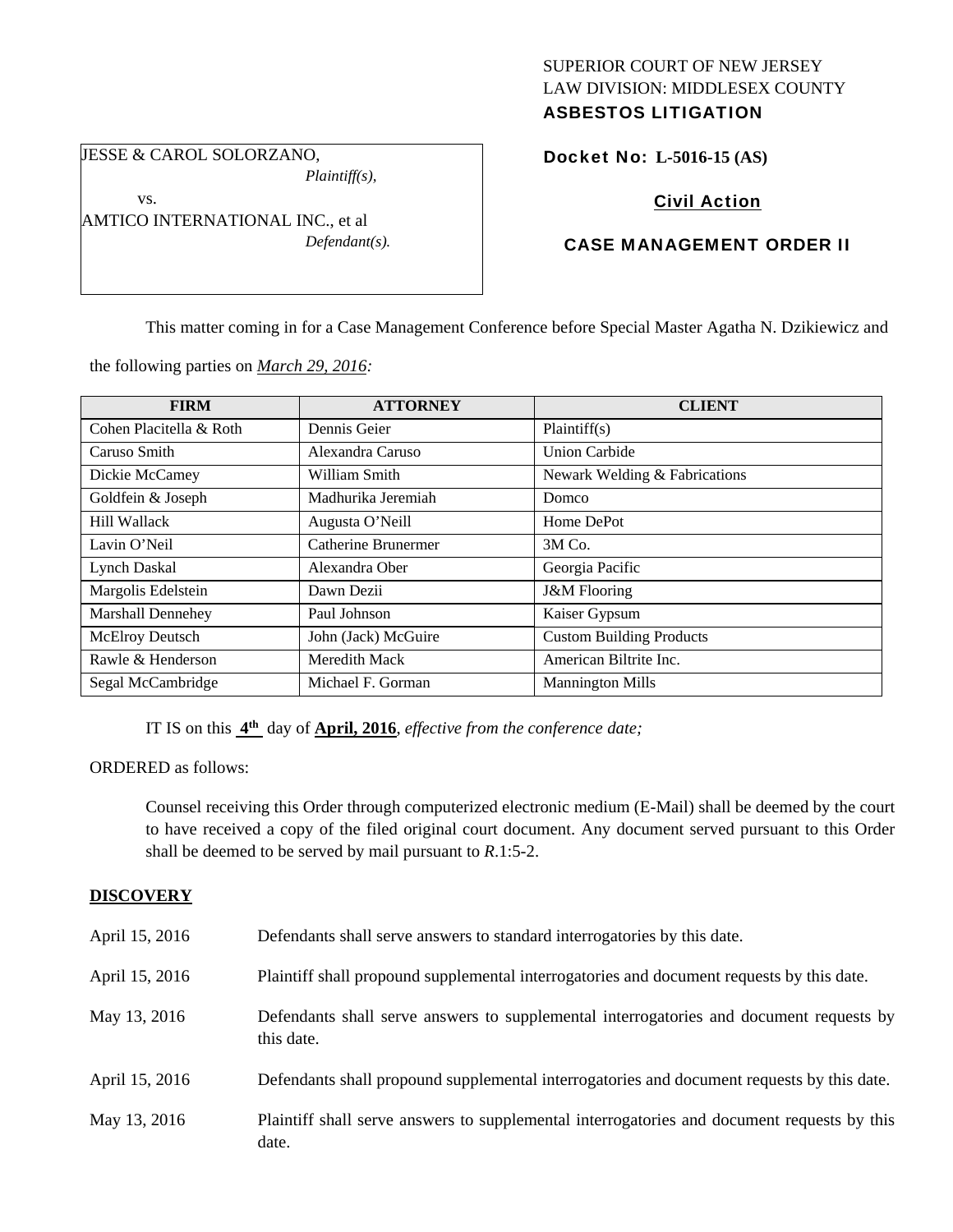- July 29, 2016 Fact discovery, including depositions, shall be completed by this date. Plaintiff's counsel shall contact the Special Master within one week of this deadline if all fact discovery is not completed.
- August 31, 2016 Depositions of corporate representatives shall be completed by this date.

## **EARLY SETTLEMENT**

September 9, 2016 Settlement demands shall be served on all counsel and the Special Master by this date.

## **SUMMARY JUDGMENT MOTION PRACTICE**

- September 16, 2016 Plaintiff's counsel shall advise, in writing, of intent not to oppose motions by this date.
- September 30, 2016 Summary judgment motions shall be filed no later than this date.
- October 28, 2016 Last return date for summary judgment motions.

## **MEDICAL DEFENSE**

- May 31, 2016 Plaintiff shall serve medical expert reports by this date.
- September 16, 2016 The defense medical examination of plaintiff(s) shall be completed by this date.

November 30, 2016 Defendants shall identify its medical experts and serve medical reports, if any, by this date. **In addition, defendants shall notify plaintiff's counsel (as well as all counsel of record) of a joinder in an expert medical defense by this date.** 

## **LIABILITY EXPERT REPORTS**

- September 30, 2016 Plaintiff shall identify its liability experts and serve liability expert reports or a certified expert statement by this date or waive any opportunity to rely on liability expert testimony.
- November 30, 2016 Defendants shall identify its liability experts and serve liability expert reports, if any, by this date or waive any opportunity to rely on liability expert testimony.

# **ECONOMIST EXPERT REPORTS**

- September 30, 2016 Plaintiff shall identify its expert economists and serve expert economist report(s), if any, by this date or waive any opportunity to rely on economic expert testimony.
- November 30, 2016 Defendants shall identify its expert economists and serve expert economist report(s), if any, by this date or waive any opportunity to rely on economic expert testimony.

# **EXPERT DEPOSITIONS**

December 30, 2016 Expert depositions shall be completed by this date. To the extent that plaintiff and defendant generic experts have been deposed before, the parties seeking that deposition in this case must file an application before the Special Master and demonstrate the necessity for that deposition. To the extent possible, documents requested in a deposition notice directed to an expert shall be produced three days in advance of the expert deposition. The expert shall not be required to produce documents that are readily accessible in the public domain.

\_\_\_\_\_\_\_\_\_\_\_\_\_\_\_\_\_\_\_\_\_\_\_\_\_\_\_\_\_\_\_\_\_\_\_\_\_\_\_\_\_\_\_\_\_\_\_\_\_\_\_\_\_\_\_\_\_\_\_\_\_\_\_\_\_\_\_\_\_\_\_\_\_\_\_\_\_\_\_\_\_\_\_\_\_\_\_\_\_\_\_\_\_\_\_\_\_\_\_\_\_\_\_\_\_\_\_\_\_\_